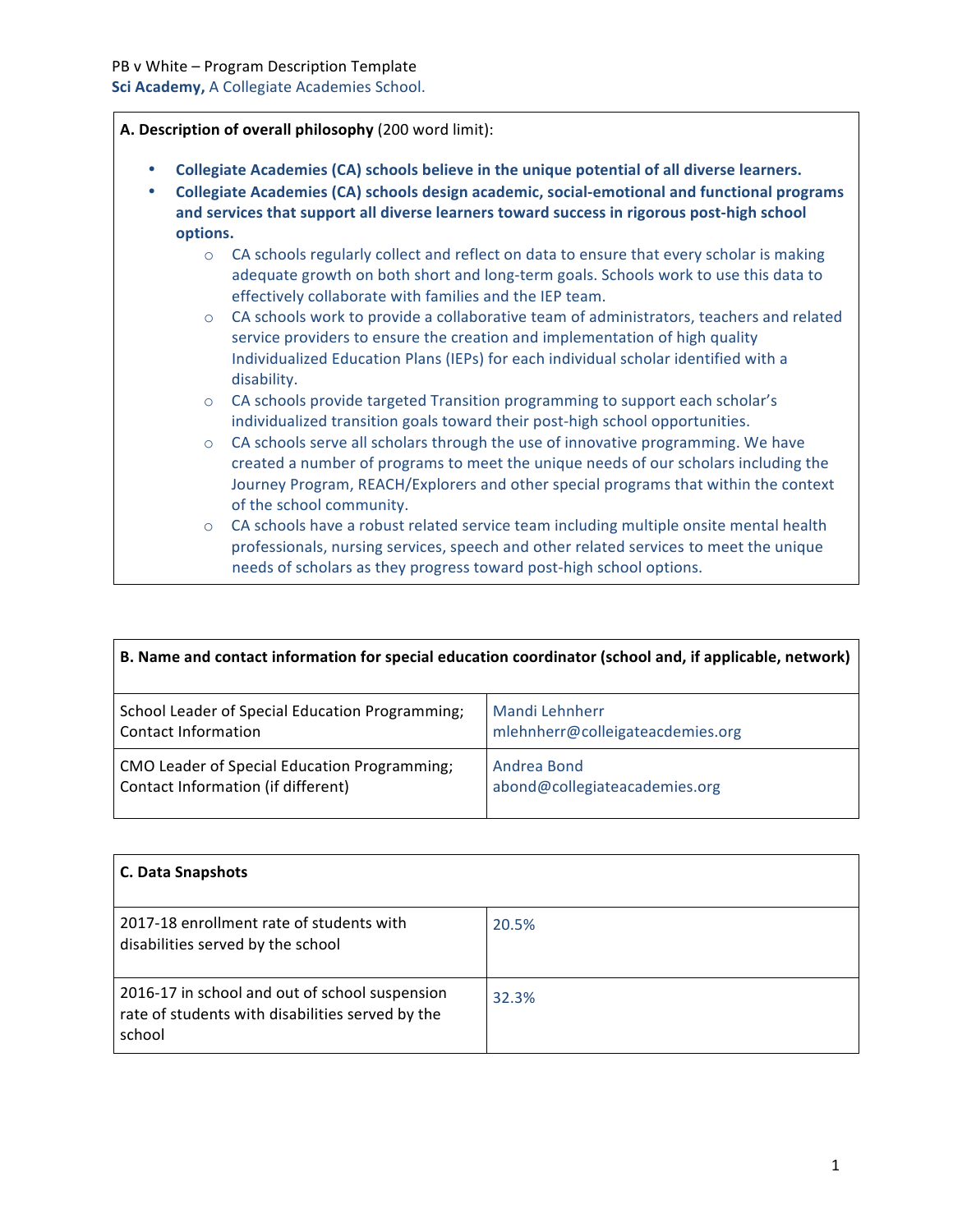| 2016-17 number of students with disabilities who   |  |
|----------------------------------------------------|--|
| are removed for disciplinary reasons for more than |  |
| 10 school days in one academic year                |  |
|                                                    |  |

| D. Description of how pupil appraisal, special education, and related services are provided by the |  |
|----------------------------------------------------------------------------------------------------|--|
| school                                                                                             |  |

| Appraisal/Evaluation                                                        |                                                                                        |
|-----------------------------------------------------------------------------|----------------------------------------------------------------------------------------|
| Main point of contact if a<br>parent would like to<br>request an evaluation | Director of Intervention:<br><b>Mandi Lehnherr</b><br>mlehnherr@colleigateacdemies.org |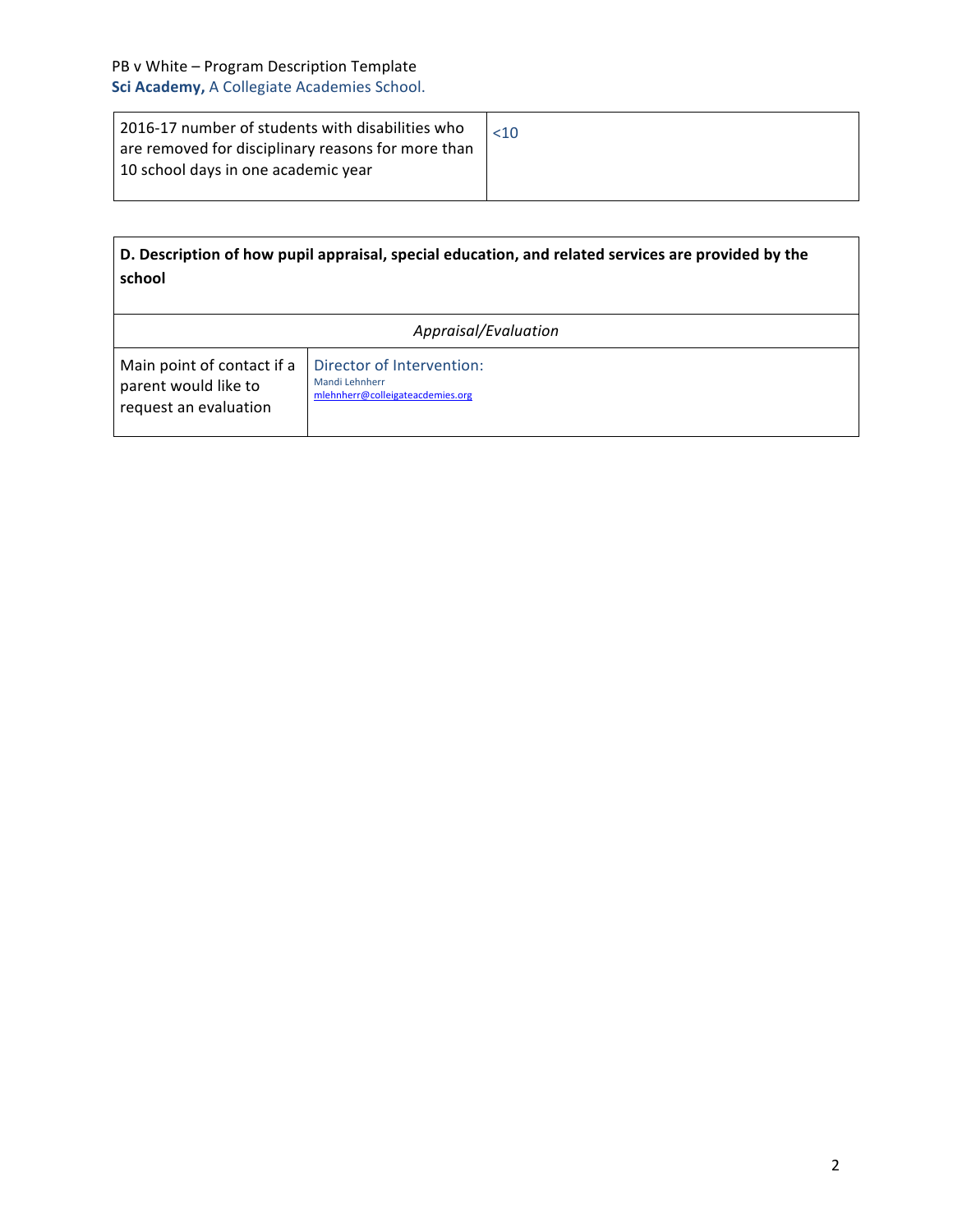| Response to Intervention | Examples of universal screeners:                                                   |
|--------------------------|------------------------------------------------------------------------------------|
| Overview                 | <b>Reading Screeners:</b>                                                          |
|                          | MAP Reading-Assesses grade level comprehension<br>٠                                |
|                          | Really Great Reading Phonics Screeners- Assesses phonics skills<br>$\bullet$       |
|                          | Fluency CBM- Assesses ability to fluently read texts<br>$\bullet$                  |
|                          | Further screenings are available and used for scholars in specialized<br>$\bullet$ |
|                          | programs depending on their level of need.                                         |
|                          | <b>Math Screeners:</b>                                                             |
|                          | MAP Math- Assesses grade level numeracy ability<br>۰                               |
|                          | CCSS Fluency-Assesses ability to fluently do grade level math<br>$\bullet$         |
|                          | calculations according to Common Core State Standards                              |
|                          | Further screenings are available and used for scholars in specialized<br>$\bullet$ |
|                          | programs depending on their level of need.                                         |
|                          | <b>Social-Emotional Screeners:</b>                                                 |
|                          | Strengths and Difficulties Questionnaire (SDQ)**<br>$\bullet$                      |
|                          | Screener not administered if parents do not consent.                               |
|                          | <b>Speech Language Screeners:</b>                                                  |
|                          | Clinical Evaluation of Language Fundamentals (CELF-5)**<br>۰                       |
|                          | Screener not administered if parents do not consent.                               |
|                          | Examples of reading interventions:                                                 |
|                          | <b>Phonics Interventions:</b>                                                      |
|                          | <b>Phonics Boost/Blitz</b><br>۰                                                    |
|                          | Read Naturally (phonics track)<br>$\bullet$                                        |
|                          | Wilson Reading System (for most severe needs)<br>۰                                 |
|                          | <b>Fluency Interventions:</b>                                                      |
|                          | <b>Read Naturally</b><br>٠                                                         |
|                          | <b>Comprehension Interventions:</b>                                                |
|                          | <b>Guided Reading</b><br>٠                                                         |
|                          | Independent Reading with leveled books and targeted conferencing                   |
|                          | Examples of math interventions:                                                    |
|                          | Math Fluency Interventions (varied curriculums)                                    |
|                          | Computation Interventions (varied curriculums)<br>٠                                |
|                          | Common Core aligned Conceptual Math Understanding Interventions<br>٠               |
|                          | (varied curriculums)                                                               |
|                          | Examples of behavior interventions:                                                |
|                          | <b>Mental Health Interventions:</b>                                                |
|                          | <b>Individual Counseling</b><br>$\bullet$                                          |
|                          | <b>Targeted Group Counseling</b>                                                   |
|                          | Groups target skill building that could include but are not<br>$\circ$             |
|                          | limited to; anger management, motivation, anxiety, social                          |
|                          | skills, etc.                                                                       |
|                          | Tiered System of Behavior Supports: Every CA school has a continuum of             |
|                          | behavioral supports that increase in intensity as the scholar's level of need      |
|                          | increases. These supports could include, but are not limited to:                   |
|                          | Behavior Contracts with advisors and teachers<br>$\bullet$                         |
|                          | Check-In/Check-Out systems<br>$\bullet$                                            |
|                          | <b>Functional Behavior Assessments (FBAs)</b>                                      |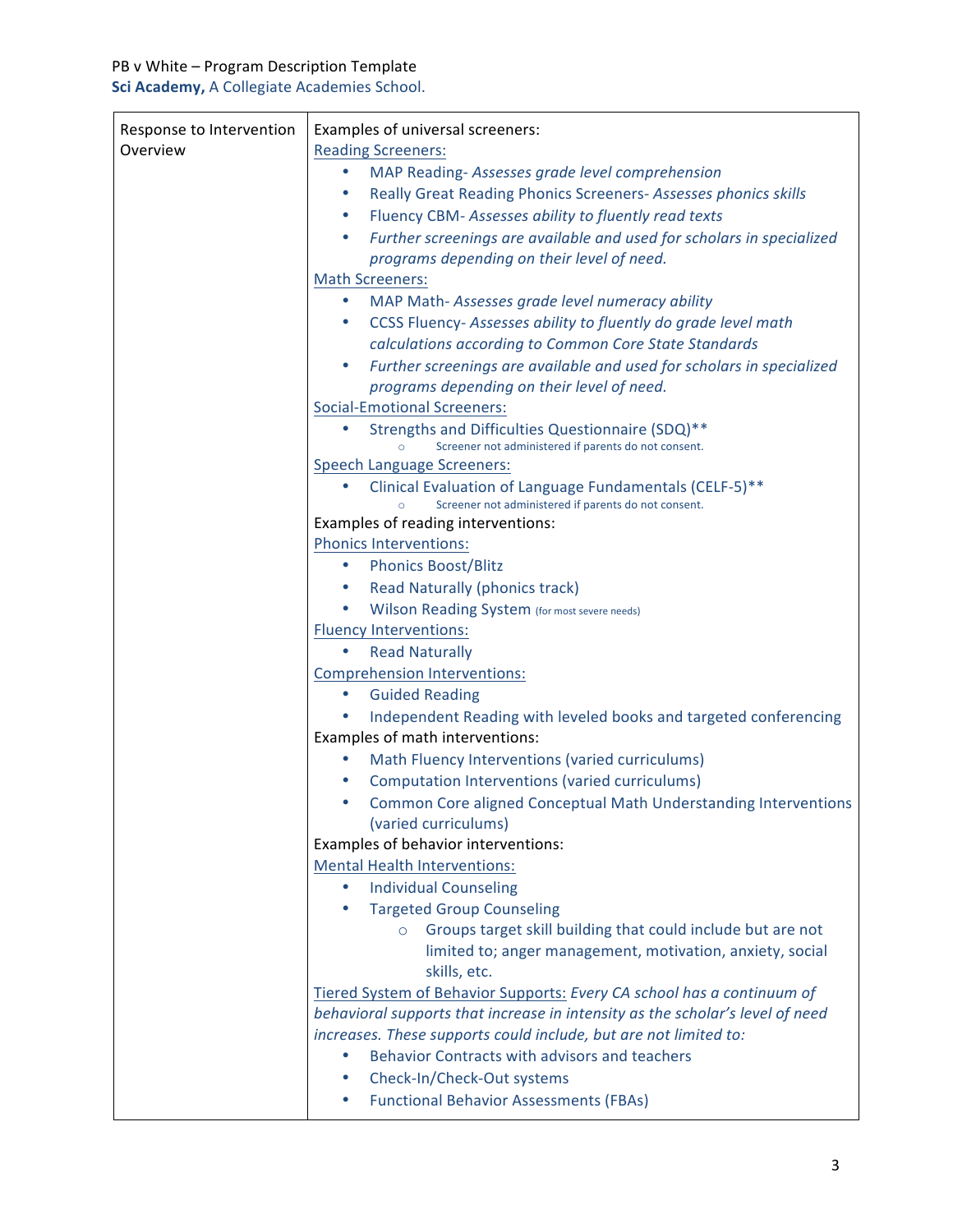$\overline{a}$ 

| Individualized Behavior Intervention Plans (BIPs)<br>$\bullet$<br>Teacher consultation with mental health professional to collaborate<br>$\bullet$<br>on appropriate behavior supports within the regular education<br>classroom. |
|-----------------------------------------------------------------------------------------------------------------------------------------------------------------------------------------------------------------------------------|
|                                                                                                                                                                                                                                   |
|                                                                                                                                                                                                                                   |
|                                                                                                                                                                                                                                   |
|                                                                                                                                                                                                                                   |
|                                                                                                                                                                                                                                   |
|                                                                                                                                                                                                                                   |
|                                                                                                                                                                                                                                   |
|                                                                                                                                                                                                                                   |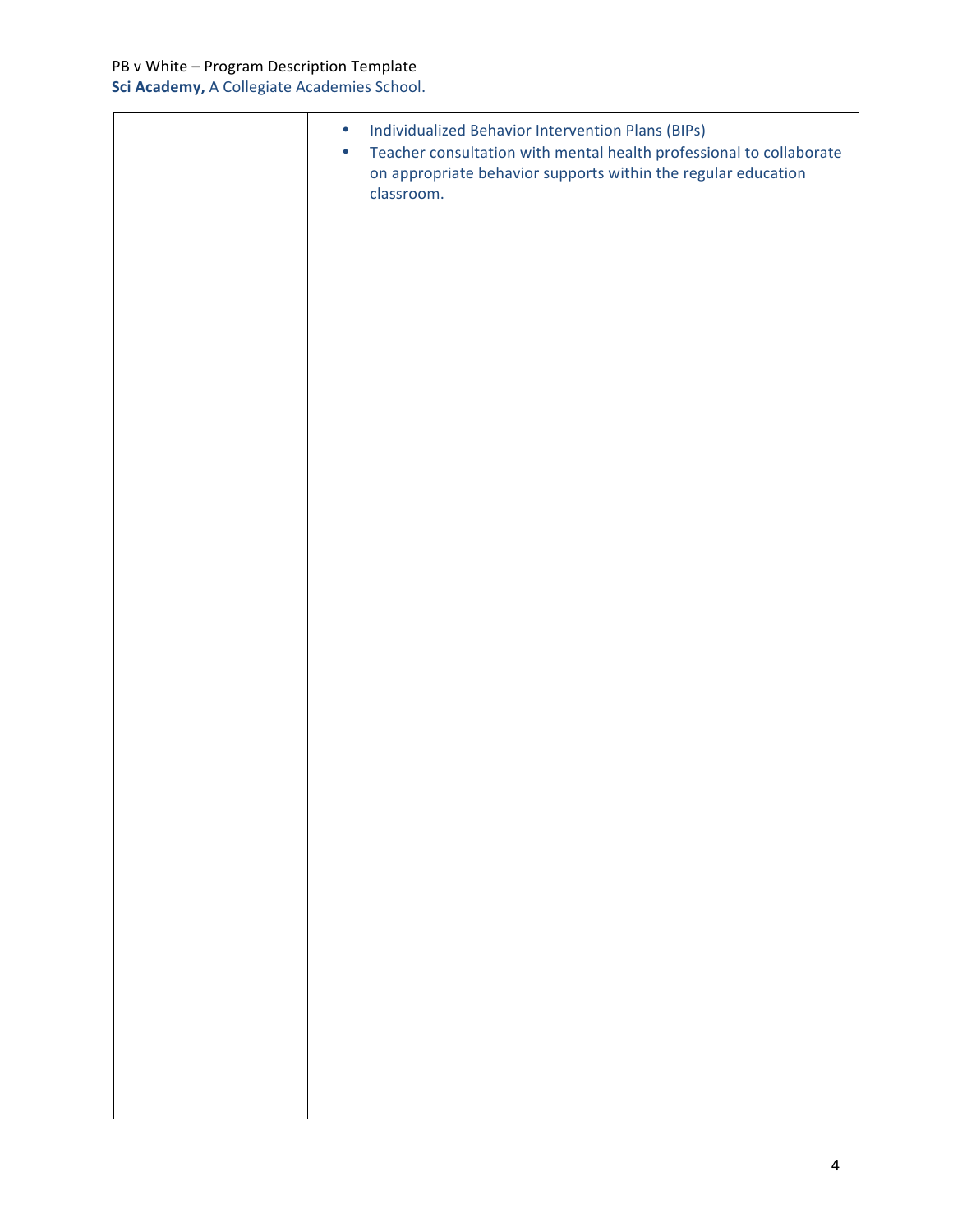| <b>School Building Level</b> | Members of the SBLC team:                                                                                                                                                                                                                                                                                                                                                                                                                                                                                                                                                                                                                    |
|------------------------------|----------------------------------------------------------------------------------------------------------------------------------------------------------------------------------------------------------------------------------------------------------------------------------------------------------------------------------------------------------------------------------------------------------------------------------------------------------------------------------------------------------------------------------------------------------------------------------------------------------------------------------------------|
| Committee (SBLC)             | Director of Intervention (DI)<br>$\bullet$                                                                                                                                                                                                                                                                                                                                                                                                                                                                                                                                                                                                   |
|                              | <b>Director of Mental Health (DMHS)</b><br>٠                                                                                                                                                                                                                                                                                                                                                                                                                                                                                                                                                                                                 |
|                              | Director of Curriculum and Instruction (DCI)<br>$\bullet$                                                                                                                                                                                                                                                                                                                                                                                                                                                                                                                                                                                    |
|                              | Principal (as needed)<br>$\bullet$                                                                                                                                                                                                                                                                                                                                                                                                                                                                                                                                                                                                           |
|                              | Grade level Culture Deans (as needed)<br>$\bullet$                                                                                                                                                                                                                                                                                                                                                                                                                                                                                                                                                                                           |
|                              | Director of Pupil Appraisal (as needed)<br>$\bullet$                                                                                                                                                                                                                                                                                                                                                                                                                                                                                                                                                                                         |
|                              | Example engagements with parents: CA schools believe that parents are<br>important members of a scholar's intervention process. We work to include<br>parents as much as possible when it is suspected a scholar may need more<br>intense intervention and/or interventions for the first time.                                                                                                                                                                                                                                                                                                                                              |
|                              | Parents are informed about intervention at multiple points in a process<br>toward SBLC:<br>1. Parents are contacted when the school identifies a scholar at risk and<br>in need of an intervention area.<br>2. Parents are contacted when the schools SBLC team suspects that the<br>scholar may need more intervention, has made adequate growth and<br>no longer requires interventions and/or is recommended for a<br>special education evaluation under Bulletin 1508.<br>3. Parent permission is obtained for any screenings and/or evaluations.<br>Example decisions SBLC team can make:<br>SBLC team decisions include the following: |
|                              | Conduct no further action at this time.<br>$\bullet$<br>Continue current intervention and progress monitoring through the RTI process.<br>$\bullet$<br>Conduct additional interventions through the RTI process.<br>$\bullet$<br>Refer the student to the appropriate committee to conduct a Section 504<br>$\bullet$                                                                                                                                                                                                                                                                                                                        |
|                              | evaluation.<br>Refer the student to pupil appraisal personnel for support services<br>٠<br>Refer the student to pupil appraisal personnel for an individual evaluation if an<br>$\bullet$<br>exceptionality is suspected.                                                                                                                                                                                                                                                                                                                                                                                                                    |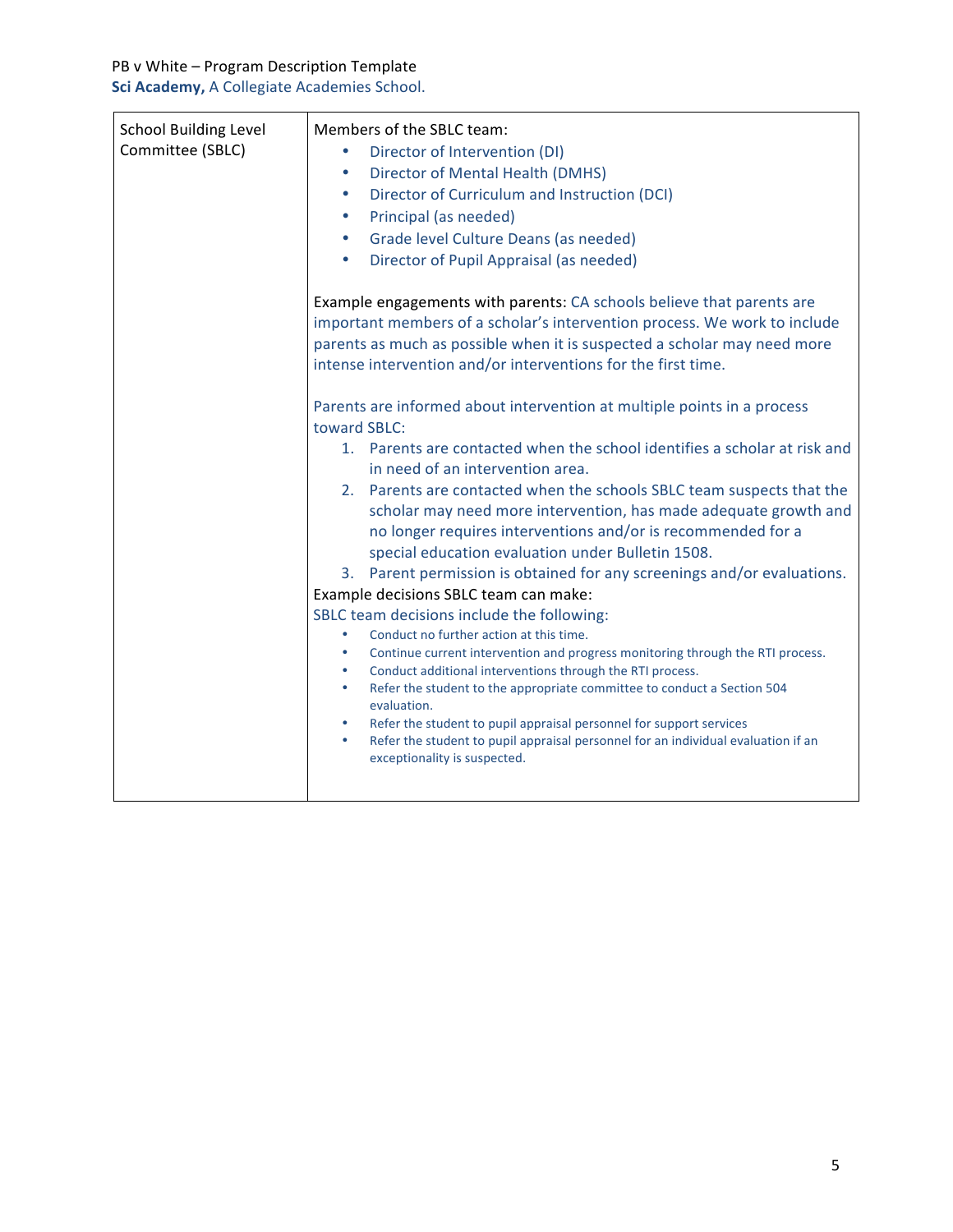| <b>Appraisal Team</b> | Members of appraisal team:<br><b>Team members always present:</b><br>Director of Pupil Appraisal Services (full-time team member)<br>Director of Intervention and/or Intervention Compliance Coordinator (full-time<br>$\bullet$<br>team member)<br>Team members present as needed:<br>Speech Language Pathologist (full-time team member)<br>$\bullet$<br>Social Worker/Counselor (full-time team member)<br>$\bullet$<br>Nurse (part-time team member)<br>$\bullet$                                                                                                                                                                                                                                                                                                                                                                                                                                                                                                                                                                                                                                                                                                                                                                                                                                                                                                                                             |
|-----------------------|-------------------------------------------------------------------------------------------------------------------------------------------------------------------------------------------------------------------------------------------------------------------------------------------------------------------------------------------------------------------------------------------------------------------------------------------------------------------------------------------------------------------------------------------------------------------------------------------------------------------------------------------------------------------------------------------------------------------------------------------------------------------------------------------------------------------------------------------------------------------------------------------------------------------------------------------------------------------------------------------------------------------------------------------------------------------------------------------------------------------------------------------------------------------------------------------------------------------------------------------------------------------------------------------------------------------------------------------------------------------------------------------------------------------|
|                       | <b>Occupational Therapist (contracted team member)</b><br>٠<br>Physical Therapist (contracted team member)<br>٠                                                                                                                                                                                                                                                                                                                                                                                                                                                                                                                                                                                                                                                                                                                                                                                                                                                                                                                                                                                                                                                                                                                                                                                                                                                                                                   |
|                       | Adapted Physical Education Teacher (contracted team member)<br>$\bullet$                                                                                                                                                                                                                                                                                                                                                                                                                                                                                                                                                                                                                                                                                                                                                                                                                                                                                                                                                                                                                                                                                                                                                                                                                                                                                                                                          |
|                       | Audiologist (contracted team member)<br>$\bullet$<br><b>Orientation and Mobility (contracted team member)</b><br>$\bullet$                                                                                                                                                                                                                                                                                                                                                                                                                                                                                                                                                                                                                                                                                                                                                                                                                                                                                                                                                                                                                                                                                                                                                                                                                                                                                        |
|                       | $\bullet$<br>Doctor (contracted team member)                                                                                                                                                                                                                                                                                                                                                                                                                                                                                                                                                                                                                                                                                                                                                                                                                                                                                                                                                                                                                                                                                                                                                                                                                                                                                                                                                                      |
|                       | Example engagements with parents: CA schools believe that parents are<br>important members of a scholar's evaluation process. We work to include<br>parents from the time a scholar is identified as needing further intervention<br>to the time the report is disseminated. We believe that partnership with<br>parents is central to this process and provide multiple access points for them<br>to be meaningfully included.<br>Parents are contacted at many points in the evaluation process:<br>1. Parents are contacted when the school identifies a scholar at risk and<br>in need of an intervention area.<br>2. Parents are contacted when the schools SBLC team suspects that the<br>scholar may need more intervention, has made adequate growth and<br>no longer requires interventions and/or is recommended for a<br>special education evaluation under Bulletin 1508.<br>3. Parents are present for initial meeting to finalize decision to evaluate<br>scholar, and sign consent for evaluation at this time.<br>Parents participate as a part of the evaluation process, including<br>4.<br>being interviewed as a part of the evaluation.<br>5. Parents are present at the time the evaluation is disseminated to the<br>IEP team.<br>6. Parents are invited and present at the IEP (30 days after evaluation<br>dissemination) to incorporate the new evaluation into their scholar's<br>IEP. |
|                       | Example decisions appraisal team can make:<br>Scholar qualifies for disability under IDEA- initial identification for<br>٠<br>scholars to qualify for special education the first time.<br>Scholar no longer qualifies for disability under IDEA- scholar no<br>$\bullet$<br>longer meets requirements to receive special education services.<br>Scholar needs a more (or less) restrictive environment to meet their<br>educational, social emotional, and/or functional needs.<br>Scholar's disability category has changed. (For example, scholar<br>$\bullet$<br>changes from SLI (speech only) to SLD in the area of basic reading.)                                                                                                                                                                                                                                                                                                                                                                                                                                                                                                                                                                                                                                                                                                                                                                         |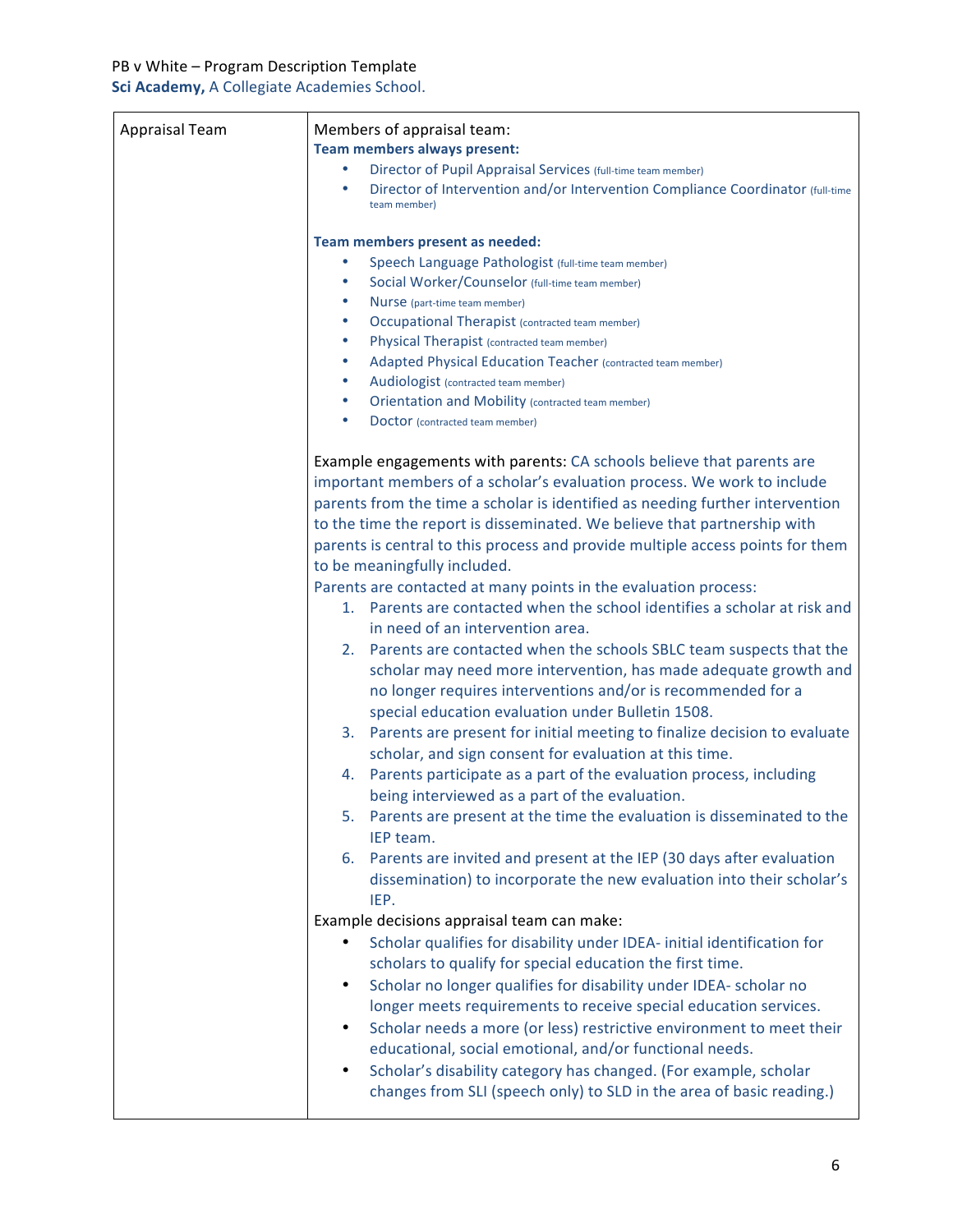| All decisions are accompanied with recommendations by the<br>$\bullet$<br>evaluation team on next steps given any of the above decisions. |
|-------------------------------------------------------------------------------------------------------------------------------------------|
|                                                                                                                                           |
|                                                                                                                                           |
|                                                                                                                                           |
|                                                                                                                                           |
|                                                                                                                                           |
|                                                                                                                                           |
|                                                                                                                                           |
|                                                                                                                                           |
|                                                                                                                                           |
|                                                                                                                                           |
|                                                                                                                                           |
|                                                                                                                                           |
|                                                                                                                                           |
|                                                                                                                                           |
|                                                                                                                                           |
|                                                                                                                                           |
|                                                                                                                                           |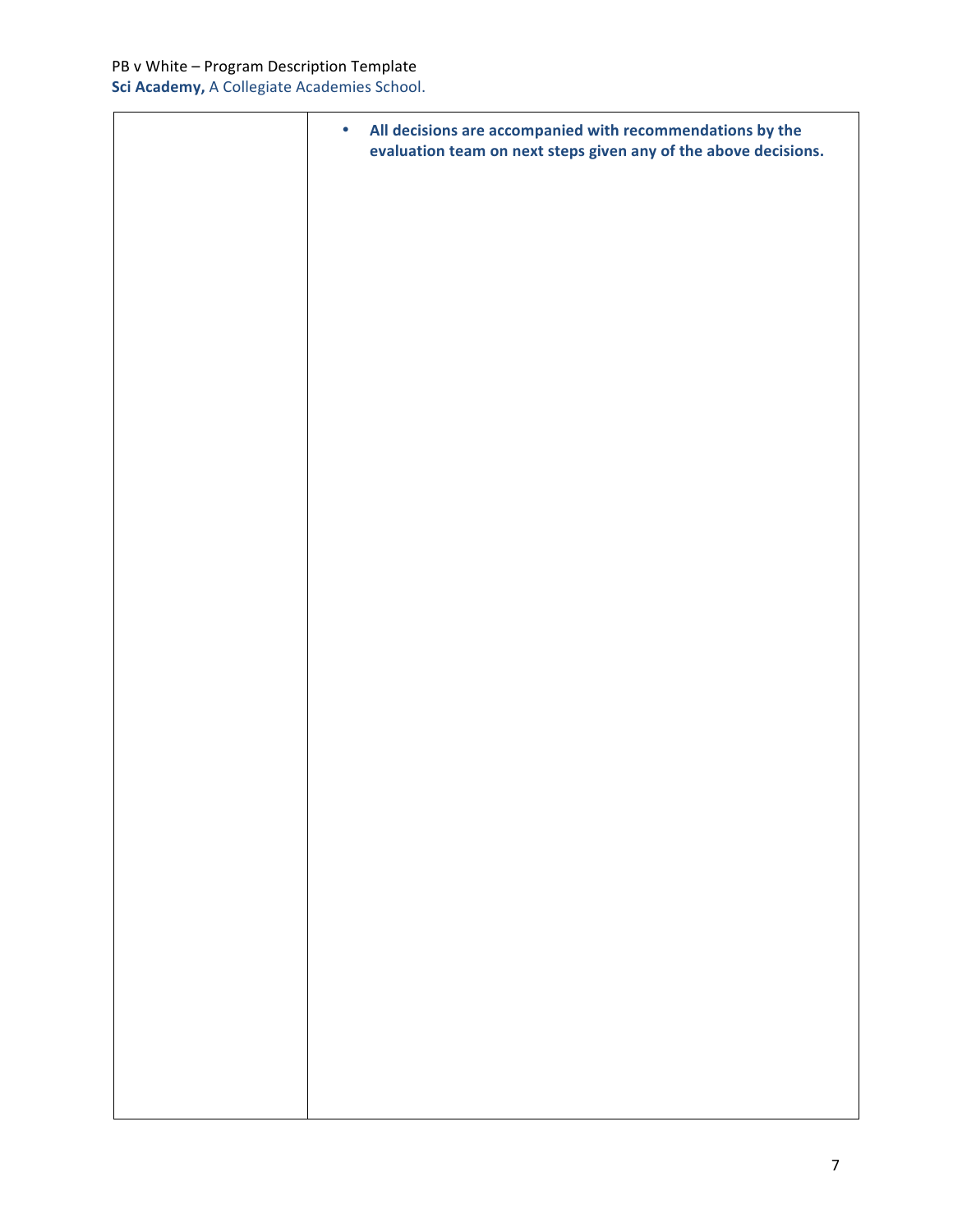| Instructional and Related Services Provision and Staffing |                                                                                                                                                                                                                                                                                                                                                                                                                                                                                                                                                                                                                                                                                                                                                                                                                                                                                                                                                                                                                                                                                                                                                                                                                                                                                                                         |  |
|-----------------------------------------------------------|-------------------------------------------------------------------------------------------------------------------------------------------------------------------------------------------------------------------------------------------------------------------------------------------------------------------------------------------------------------------------------------------------------------------------------------------------------------------------------------------------------------------------------------------------------------------------------------------------------------------------------------------------------------------------------------------------------------------------------------------------------------------------------------------------------------------------------------------------------------------------------------------------------------------------------------------------------------------------------------------------------------------------------------------------------------------------------------------------------------------------------------------------------------------------------------------------------------------------------------------------------------------------------------------------------------------------|--|
| Specialized Instruction                                   | # Special Education Teachers: 6<br># Paraprofessionals: 5<br># Academic Interventionists: 7<br>Examples of curricula:<br>Content and curriculum are individualized by specialized program,<br>۰<br>RTI based intervention and/or course scholar is enrolled in. Most<br>content curricula is written by the CA curriculum team, which<br>includes both academic interventionists and special education<br>teachers. Some other curriculums and interventions that are used<br>(based on scholar need) include:<br>LearnZillion<br>$\circ$<br><b>Phonics Boost/Blitz</b><br>$\circ$<br><b>Wilson Reading System</b><br>$\circ$<br>Guided Reading (Engage, Embark, etc.)<br>$\circ$<br>Khan Academy, Tenmarks<br>$\circ$<br>All curricula is selected for each individual scholar based on their quarterly<br>benchmarks as outlined in their Individualized Education Plan (IEP).<br>Success/mastery toward IEP goals and progress in general education is<br>returned to quarterly and reviewed to ensure scholar is making progress. If<br>scholar is not making progress, families are notified via the IEP Progress<br>Reporting process. This may trigger an IEP team meeting to explore a<br>different and more effective way to ensure scholar progress, which may<br>include a change in curricular programming. |  |
| Speech/language                                           | # On staff or contracted from external provider:<br>Sci Academy employs one full-time speech language pathologist and<br>contracts for part-time services.<br>If not currently providing service, plan to deliver service in future: $n/a$                                                                                                                                                                                                                                                                                                                                                                                                                                                                                                                                                                                                                                                                                                                                                                                                                                                                                                                                                                                                                                                                              |  |
| Audiology                                                 | # On staff or contracted from external provider: Collegiate Academies<br>schools have a contract agreement with New Orleans Speech and Hearing to<br>provide Audiology services per individual scholar need.<br>If not currently providing service, plan to deliver service in future: $n/a$                                                                                                                                                                                                                                                                                                                                                                                                                                                                                                                                                                                                                                                                                                                                                                                                                                                                                                                                                                                                                            |  |
| Counseling (mental<br>health and other<br>therapies)      | # On staff or contracted from external provider:<br>Sci Academy has three full-time mental health providers on site.<br>If not currently providing service, plan to deliver service in future: n/a                                                                                                                                                                                                                                                                                                                                                                                                                                                                                                                                                                                                                                                                                                                                                                                                                                                                                                                                                                                                                                                                                                                      |  |
| Occupational therapy                                      | # On staff or contracted from external provider:<br>Collegiate Academies contracts with a part-time Occupational Therapist.<br>If not currently providing service, plan to deliver service in future:                                                                                                                                                                                                                                                                                                                                                                                                                                                                                                                                                                                                                                                                                                                                                                                                                                                                                                                                                                                                                                                                                                                   |  |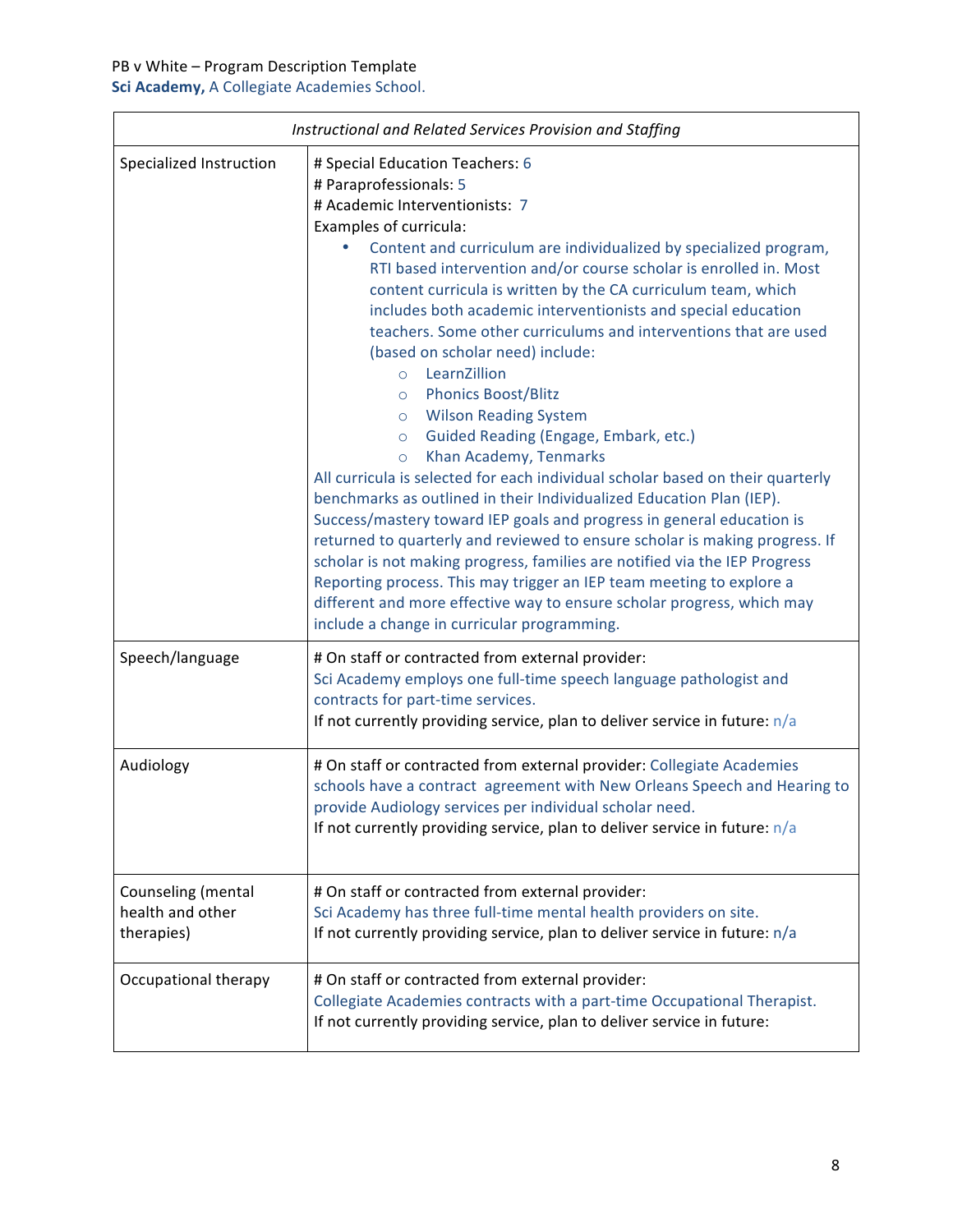| Physical therapy                                                                               | # On staff or contracted from external provider:<br>Collegiate Academies contracts part-time Physical Therapist.<br>If not currently providing service, plan to deliver service in future: n/a                                                                                                                                                                                                                                                                                                                                                                                                                                     |
|------------------------------------------------------------------------------------------------|------------------------------------------------------------------------------------------------------------------------------------------------------------------------------------------------------------------------------------------------------------------------------------------------------------------------------------------------------------------------------------------------------------------------------------------------------------------------------------------------------------------------------------------------------------------------------------------------------------------------------------|
| <b>Health/Nursing services</b>                                                                 | # On staff or contracted from external provider:<br>All Collegiate Academies schools have a part time nurse on campus and<br>contract with a part-time doctor to provide health and nursing services.<br>If not currently providing service, plan to deliver service in future: n/a                                                                                                                                                                                                                                                                                                                                                |
| Orientation and mobility<br>services and accessibility<br>(including interpreting<br>services) | Describe accessibility accommodations that are available to students:<br>Orientation and mobility services at Collegiate Academies work to meet the<br>need of individual scholars as defined by their IEP team, special education<br>evaluation and further screenings. Some accommodations that can be made<br>available to a scholar include; Braille, training with assistive technology,<br>interpreting, etc.<br># On staff or contracted from external provider:<br>Collegiate Academies contracts with an Orientation and Mobility provider.<br>If not currently providing service, plan to deliver service in future: n/a |
| Adaptive physical<br>education                                                                 | # On staff or contracted from external provider:<br>Collegiate Academies contracts part-time APE teacher.<br>If not currently providing service, plan to deliver service in future: $n/a$                                                                                                                                                                                                                                                                                                                                                                                                                                          |
| Specialized<br>Transportation                                                                  | Methods of transportation:<br>Collegiate Academies contract with our bus provider includes specialized<br>transportation for scholars as outlined on their Individualized Education Plan<br>(IEP).<br>If not currently providing service, plan to deliver service in future: n/a                                                                                                                                                                                                                                                                                                                                                   |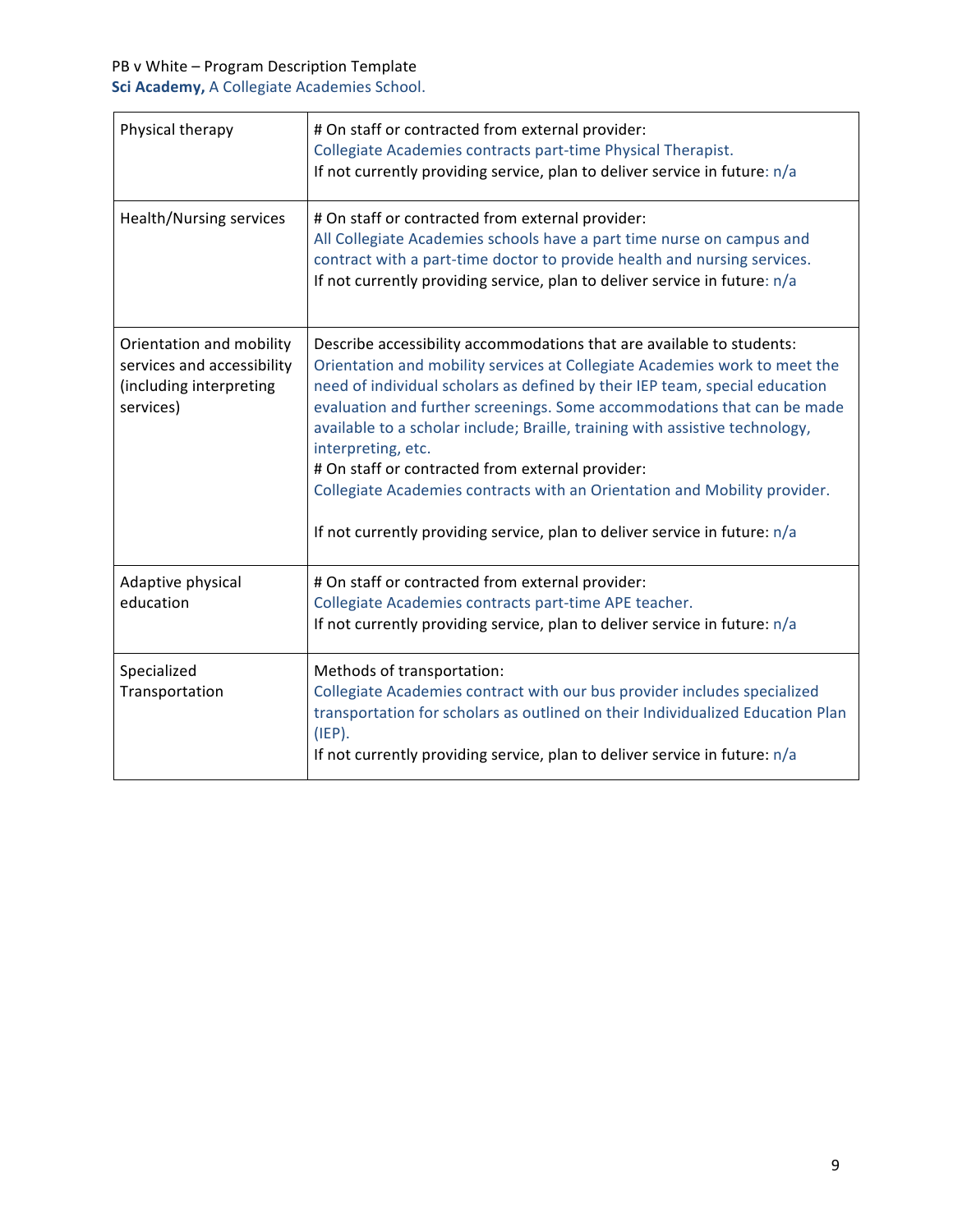| Assistive Technology | Examples of supports:<br>Any scholar in a Collegiate Academies school can access appropriate assistive<br>technology in a variety of ways to ensure they are maximally independent in<br>their courses and life. Assistive Technology partners and providers include:<br>1. CA has an active partnership with LATI to assist schools and scholars<br>appropriately identify individual scholar assistive technology needs<br>and resources.<br>2. CA's Speech Pathology department works to identify, outfit and train<br>scholars on how to use meaningful and personalized Augmentative<br><b>Communication Devices.</b><br>3. CA contracts with Lighthouse for the blind to ensure any devices that<br>specifically would assist scholars with vision and hearing based needs<br>are appropriately identified and provided. |
|----------------------|--------------------------------------------------------------------------------------------------------------------------------------------------------------------------------------------------------------------------------------------------------------------------------------------------------------------------------------------------------------------------------------------------------------------------------------------------------------------------------------------------------------------------------------------------------------------------------------------------------------------------------------------------------------------------------------------------------------------------------------------------------------------------------------------------------------------------------|
|                      | 4. CA's Occupational Therapist works with families and the school to<br>ensure all needed assistive technology is present to ensure effective<br>participation in classroom curriculum.                                                                                                                                                                                                                                                                                                                                                                                                                                                                                                                                                                                                                                        |

| E. Description of how the school plans to provide the continuum of special education placements for<br>students whose IEP placement is outside of the regular education setting |                                                    |                                                   |                                                  |
|---------------------------------------------------------------------------------------------------------------------------------------------------------------------------------|----------------------------------------------------|---------------------------------------------------|--------------------------------------------------|
|                                                                                                                                                                                 | School-based Supports (in-school)                  |                                                   |                                                  |
|                                                                                                                                                                                 | <b>Description of Supports</b><br>within Inclusion | <b>Description of Supports</b><br>within Resource | Description of Supports<br>within Self-Contained |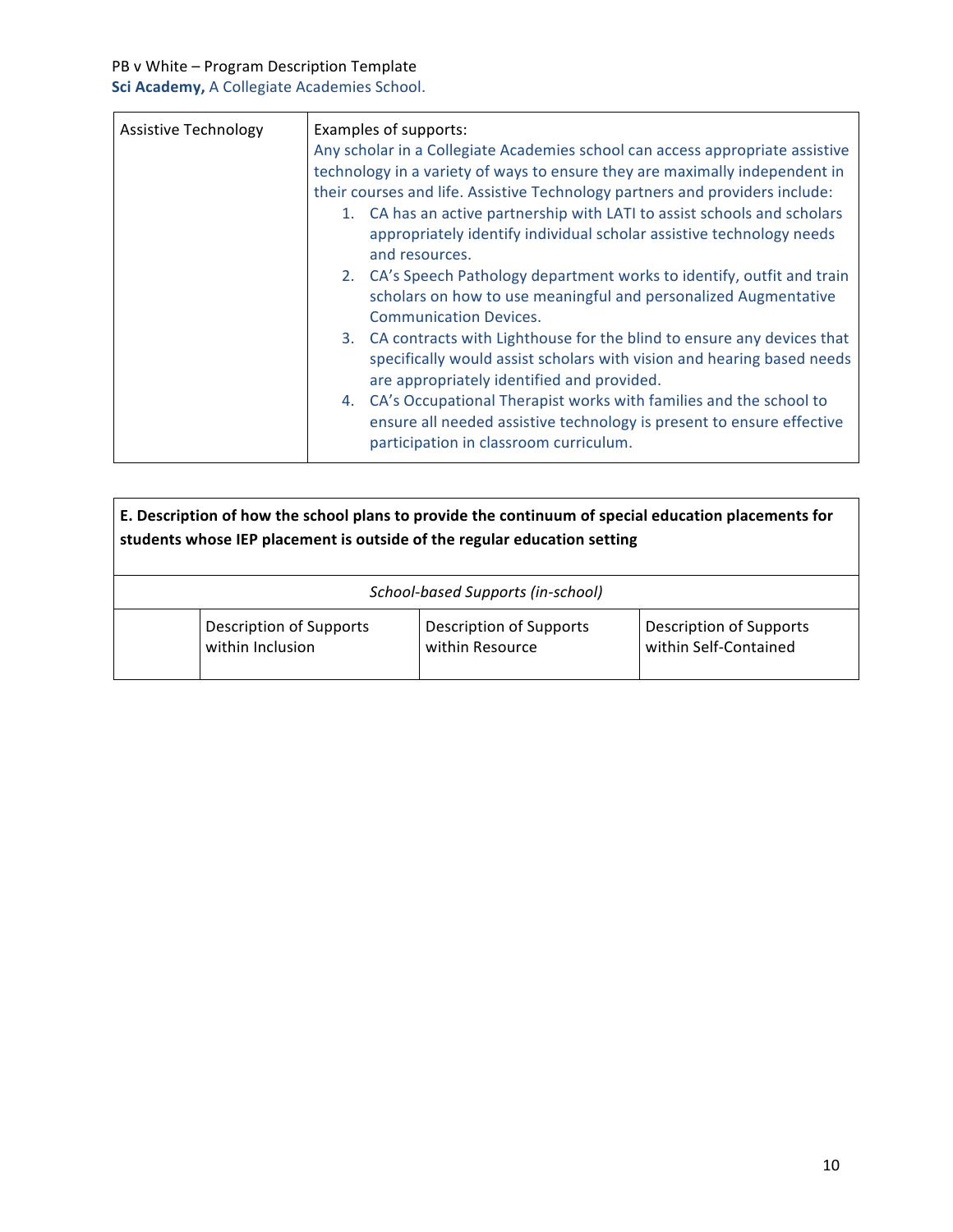## PB v White – Program Description Template

| $9/T9 - 12$                                                                                                                                                                                                                                                                                                                                                                                                                                                                                                                                                                                                                                                                                                                                                                                                                                                                                                                                            | health services and a<br>behavior intervention<br>continuum.<br><b>Education Plan has a case</b><br>manager that regularly<br>scholar to ensure success<br>within general education<br>of tools and resources. ** | - Collegiate Academies school<br>provide a robust multi-tiered<br>system of supports, including<br>reading intervention, math<br>intervention, targeted mental<br>- Every Collegiate Academies<br>scholar with an Individualized<br>monitors their data, partners<br>with teachers, partners with<br>families and works with the<br>toward IEP goals and goals<br>curriculum through a variety | - Collegiate Academies<br>schools provide resource-<br>style courses to serve the<br>needs of scholars who need<br>more support academically<br>and/or social-emotionally to<br>reach their IEP, course and<br>post-high school goals.**                                                                                                                                                                                                                                                                | - Collegiate Academies<br>schools provide self-<br>contained program supports<br>to serve the needs of scholars<br>with more intense academic<br>and/or social emotional<br>needs to reach their IEP,<br>course and post-high school<br>goals.** |
|--------------------------------------------------------------------------------------------------------------------------------------------------------------------------------------------------------------------------------------------------------------------------------------------------------------------------------------------------------------------------------------------------------------------------------------------------------------------------------------------------------------------------------------------------------------------------------------------------------------------------------------------------------------------------------------------------------------------------------------------------------------------------------------------------------------------------------------------------------------------------------------------------------------------------------------------------------|-------------------------------------------------------------------------------------------------------------------------------------------------------------------------------------------------------------------|------------------------------------------------------------------------------------------------------------------------------------------------------------------------------------------------------------------------------------------------------------------------------------------------------------------------------------------------------------------------------------------------|---------------------------------------------------------------------------------------------------------------------------------------------------------------------------------------------------------------------------------------------------------------------------------------------------------------------------------------------------------------------------------------------------------------------------------------------------------------------------------------------------------|--------------------------------------------------------------------------------------------------------------------------------------------------------------------------------------------------------------------------------------------------|
| ** Collegiate Academies (CA) schools work to provide a continuum of services to ensure that every<br>scholar is in his or her least restricted environment and constantly working toward his/her most rigorous<br>post-high school opportunity. Every CA school works with the IEP team, including the family and scholar,<br>to ensure that each scholar is participating in the programming that will most benefit every individual<br>scholars pathway toward success. This does not always perfectly fit into the three categories listed<br>above. A scholar can be included in a special program (as listed below), but that does not mean that their<br>services in that program are self-contained. Our special programs and services act as a part of the larger<br>school community to ensure that every scholar is able to access the community academically, socially<br>and functionally to the greatest extent possible and appropriate. |                                                                                                                                                                                                                   |                                                                                                                                                                                                                                                                                                                                                                                                |                                                                                                                                                                                                                                                                                                                                                                                                                                                                                                         |                                                                                                                                                                                                                                                  |
| school year services:                                                                                                                                                                                                                                                                                                                                                                                                                                                                                                                                                                                                                                                                                                                                                                                                                                                                                                                                  | Description of extended                                                                                                                                                                                           | their IEP's instructional plans.<br>School Year IEP (ESY IEP).                                                                                                                                                                                                                                                                                                                                 | Identification: Scholars are identified as needing extended school year services<br>by screenings categories outlined on their IEP and using data that is aligned to<br>Delivery: Collegiate Academies' schools provide extended school year services<br>to scholars that qualify for individual screening areas. Extended year services<br>are delivered alongside typical summer school and individualized based on<br>scholar's need and least restrictive environment as outlined in their Extended |                                                                                                                                                                                                                                                  |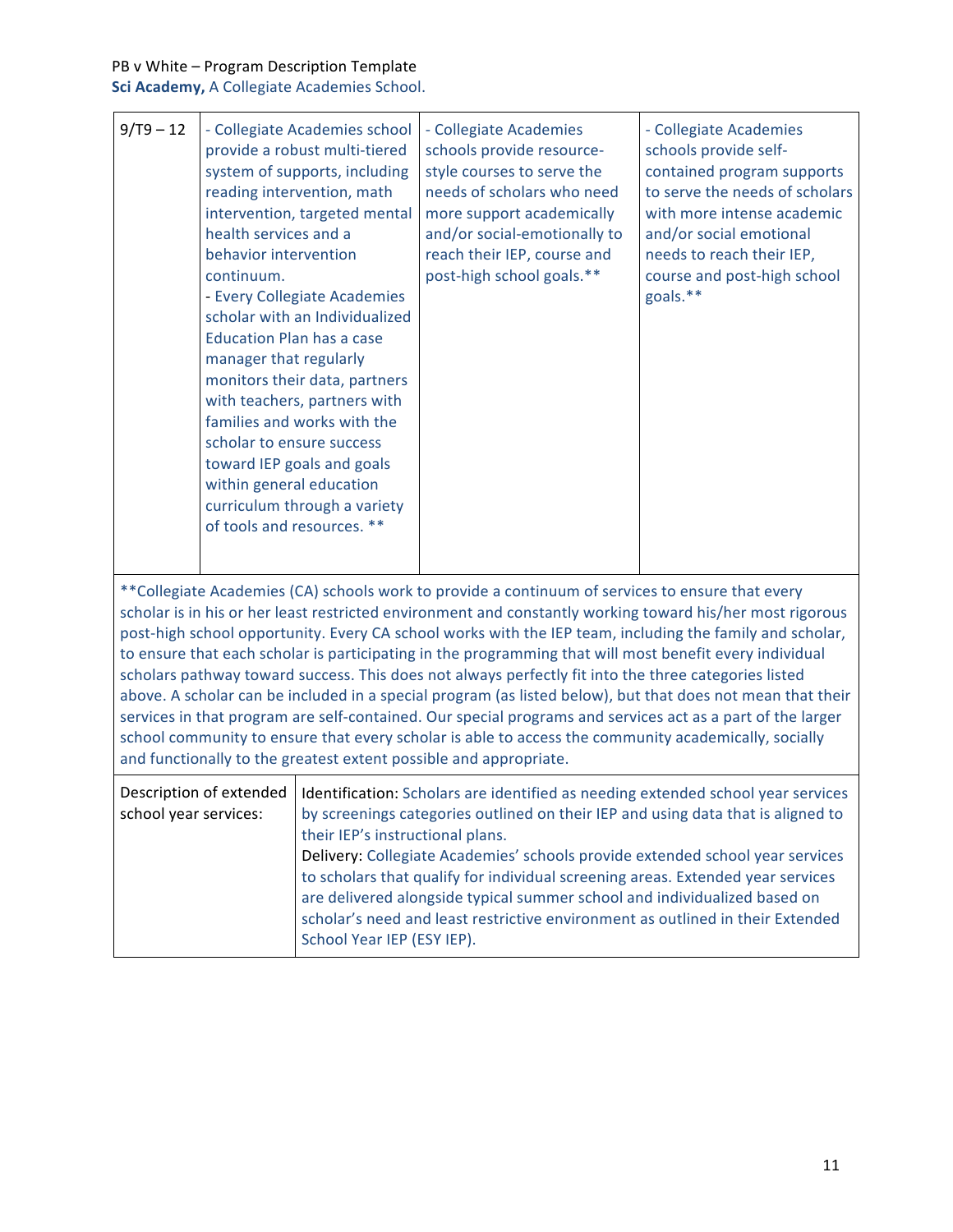| Description of<br>specialized program(s): | Criteria for participation: IEP Team recommendations based on academic,<br>social and functional data and special education evaluation recommendations.<br>Delivery:<br>Collegiate Academies Schools work to provide a continuum of special<br>education and intervention services and programming. Specialized programs<br>that exist within this continuum of services include:<br>Journey Therapeutic Program (JP)<br>Scholars participating in the Journey Program have access to a<br>$\circ$<br>continuum of academic supports based on individualized<br>needs.<br>Scholars participating in the Journey Program receive<br>$\circ$<br>increased counseling and mental health supports throughout<br>their day.<br>Scholars participating in the Journey Program participate in<br>$\circ$<br>increased positive behavior incentive programming based on<br>progress toward their individualized behavior and social goals.<br>Scholars participating in the Journey Program all have<br>$\circ$<br>individualized behavior intervention plans (BIPs).                                                                                                                                                                                                                                                                                                                                                                |
|-------------------------------------------|------------------------------------------------------------------------------------------------------------------------------------------------------------------------------------------------------------------------------------------------------------------------------------------------------------------------------------------------------------------------------------------------------------------------------------------------------------------------------------------------------------------------------------------------------------------------------------------------------------------------------------------------------------------------------------------------------------------------------------------------------------------------------------------------------------------------------------------------------------------------------------------------------------------------------------------------------------------------------------------------------------------------------------------------------------------------------------------------------------------------------------------------------------------------------------------------------------------------------------------------------------------------------------------------------------------------------------------------------------------------------------------------------------------------------|
|                                           | <b>REACH/Explorers</b><br>Supports in this program include courses and services that<br>$\circ$<br>work toward goals in the areas of developmental literacy and<br>math alongside building transition skills to support scholars as<br>they progress toward rigorous post-high school opportunities.<br>Participation in this program can resemble what may be<br>deemed more of a self-contained style of instruction for some<br>scholars, while it may resemble more of a resource style of<br>instruction for other scholars.<br>Scholars participating in REACH/Explorers participate in<br>$\circ$<br>targeted transition instruction and typically have an on-<br>campus internship to generalize employment skills.<br>The teacher and case manager for this program works to<br>$\circ$<br>provide holistic supports by regularly collaborating with the<br>speech pathologist, mental health professional and other<br>related service providers serving scholars in the program.<br>All scholars that participate in the program meaningfully<br>$\circ$<br>participate in larger school-wide structures, activities and<br>events.<br>A typical disability category of a scholar participating in this<br>$\circ$<br>program include; mild Intellectual Disability and Autism.<br>However, it is critical to note that Collegiate Academies<br>schools do not place in programs based on disability<br>category. |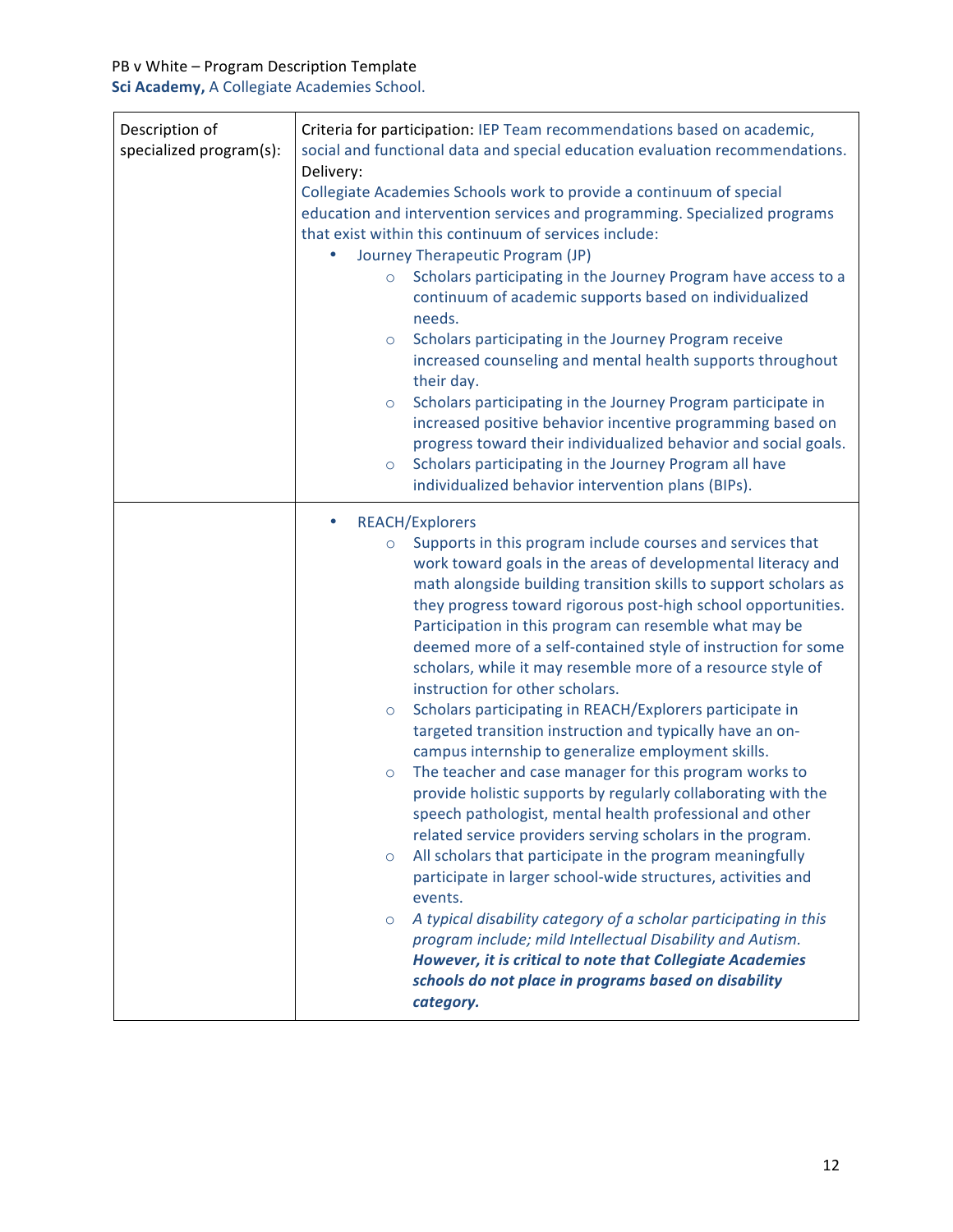| <b>Essential Skills</b>                                                                                                                                                                                                                                                                                                                                                                                                                                                                                                                                                                                                                                                                                                                                                                                                                                                                                                                                                                                                                                                                                                                                                                                                                                                                                                                                                                                                                                                                                                                                                                     |
|---------------------------------------------------------------------------------------------------------------------------------------------------------------------------------------------------------------------------------------------------------------------------------------------------------------------------------------------------------------------------------------------------------------------------------------------------------------------------------------------------------------------------------------------------------------------------------------------------------------------------------------------------------------------------------------------------------------------------------------------------------------------------------------------------------------------------------------------------------------------------------------------------------------------------------------------------------------------------------------------------------------------------------------------------------------------------------------------------------------------------------------------------------------------------------------------------------------------------------------------------------------------------------------------------------------------------------------------------------------------------------------------------------------------------------------------------------------------------------------------------------------------------------------------------------------------------------------------|
| Supports in this program include courses and services that<br>$\circ$<br>work toward goals in the areas of developmental literacy and<br>math alongside building transition skills to support scholars as<br>they progress toward rigorous post-high school opportunities.<br>Participation in this program can resemble what may be<br>deemed more of a self-contained style of instruction for some<br>scholars, while it may resemble more of a resource style of<br>instruction for other scholars.<br>Scholars participating in Essential Skills participate in targeted<br>$\circ$<br>transition instruction and typically have an on-campus<br>internship to generalize employment skills.<br>Assistive technology identification, education and supports<br>$\circ$<br>that work toward independence are strategically addressed for<br>scholars in need of devices.<br>The teacher and case manager for this program works to<br>$\circ$<br>provide holistic supports by regularly collaborating with the<br>speech pathologist, mental health professional and other<br>related service providers serving scholars in the program.<br>All scholars that participate in the program meaningfully<br>$\circ$<br>participate in larger school-wide structures, activities and<br>events.<br>A typical disability category of a scholar participating in this<br>$\circ$<br>program include; severe to moderate Intellectual Disability and<br>Autism. However, it is critical to note that Collegiate<br>Academies schools do not place in programs based on<br>disability category. |
| <b>Opportunities Academy (OA)</b><br>OA supports scholars that are 18-21, have completed their<br>$\circ$<br>typical 9 <sup>th</sup> -12 <sup>th</sup> grade years and do not have typical access to a<br>college and/or technical school.<br>OA supports scholars in transition skills and measures their<br>$\circ$<br>progress toward independence in the five domains of<br>transition; Employability, Daily Living, Community, Personal<br>Live, Lifelong Learning.<br>Additionally, OA supports scholars in acquisition of goals and<br>$\circ$<br>skills that are outlined on their person-centered plan to guide<br>them further in pursuit of their rigorous post-high school<br>opportunities.<br>Scholars participating in OA participate in internships on and<br>$\circ$<br>off campus. Additionally, the class runs an enterprise as a team<br>to build employment and transition skills.<br>Scholars that participate in this program receive instruction<br>$\circ$<br>that is centered around their Person Centered Plan (PATH).<br>PATHs are created for individual scholars as they enter OA.                                                                                                                                                                                                                                                                                                                                                                                                                                                                            |

٦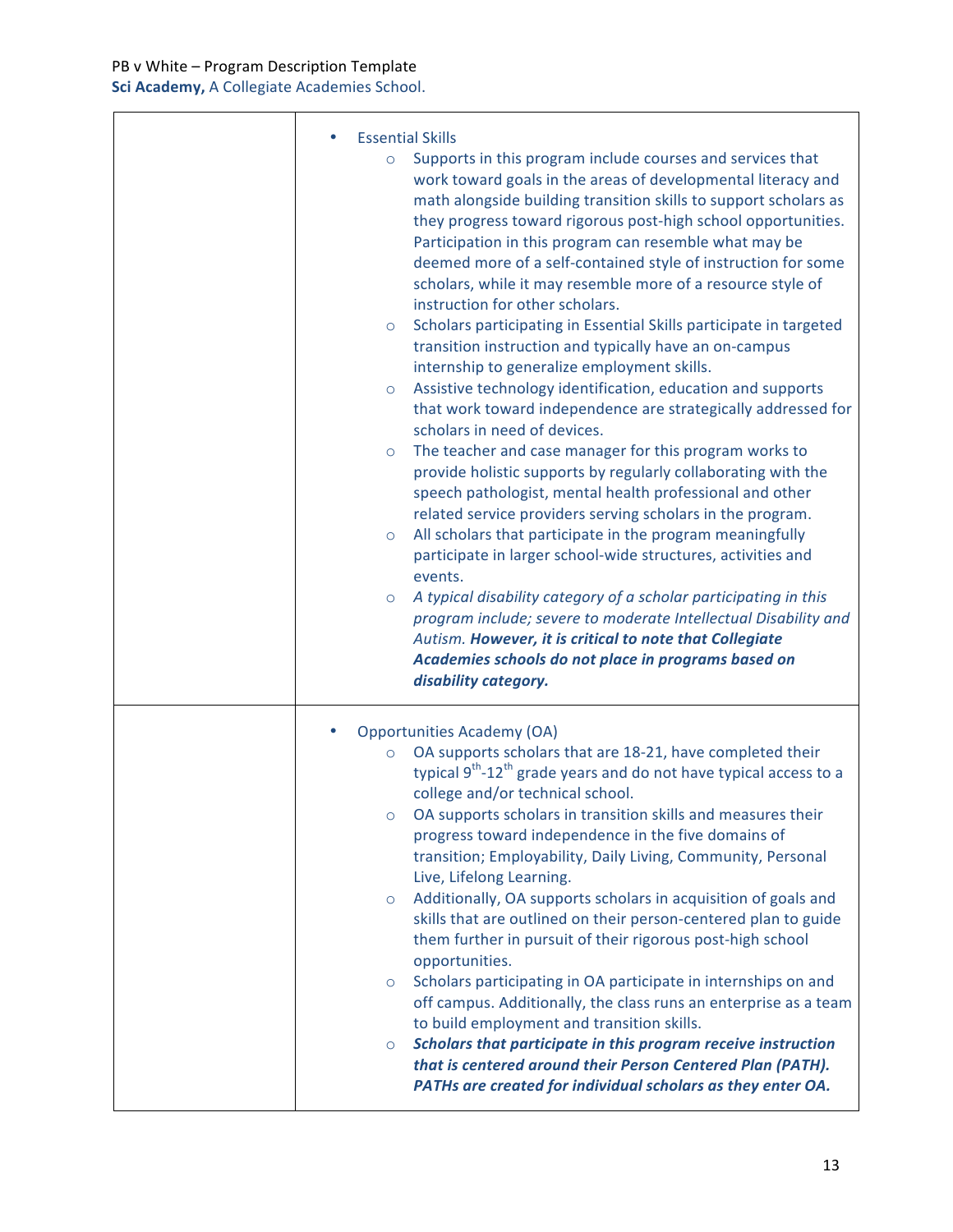|                                          | $\cdot$ CARe<br>Criteria for Participation:<br>All Collegiate Academies scholars are eligible to participate in<br>Restorative Programming (CARe) at CA schools. Scholars participate in<br>CARe programming when they are involved in disciplinary incidents.<br>CARe programming shifts the approach of discipline to a practice that<br>is restorative in an effort to lower suspensions, increase scholar<br>engagement and academic success.                                                                        |
|------------------------------------------|--------------------------------------------------------------------------------------------------------------------------------------------------------------------------------------------------------------------------------------------------------------------------------------------------------------------------------------------------------------------------------------------------------------------------------------------------------------------------------------------------------------------------|
|                                          | Delivery:<br>CARe serves all scholars at Collegiate Academies' networks,<br>including scholars with disabilities, with restorative centers on every<br>campus. While scholars participate in restorative practices, they also<br>receive support with their academic and related service (Speech,<br>Mental Health, etc.) needs as outlined in their Individualized Education<br>Plan (IEP).                                                                                                                             |
|                                          | While participating in restorative programming, scholars focus on<br>restoring relationships that were harmed.<br>o As a part of this process, scholars receive assistance in planning, practicing<br>and having restorative conversations with the community member harmed<br>during the infraction. The restorative center teammates also provide the<br>warm-accountability and support in ensuring that scholars have the<br>conversation and reflect on how to approach the situation differently in the<br>future. |
|                                          | Additionally, scholars receive support in choosing a restorative approach<br>from the restorative center team, which includes both mental health<br>professionals and teachers.<br>Restorative Center teammates also work closely with data to suggest<br>additional interventions that a scholar may need if trends suggest the need for<br>more intensive intervention.                                                                                                                                                |
|                                          | In the instance that a scholar is not ready to repair their relationship with<br>the community and stays in the restorative center for more than a couple of<br>hours they continue their course-work on a bank of computers that classroom<br>teachers keep current. Center staff can administer exams.<br>o A referral to the center does not mean a student has to sit out sports and<br>other extracurricular activities.                                                                                            |
| Community-based Supports (out-of-school) |                                                                                                                                                                                                                                                                                                                                                                                                                                                                                                                          |